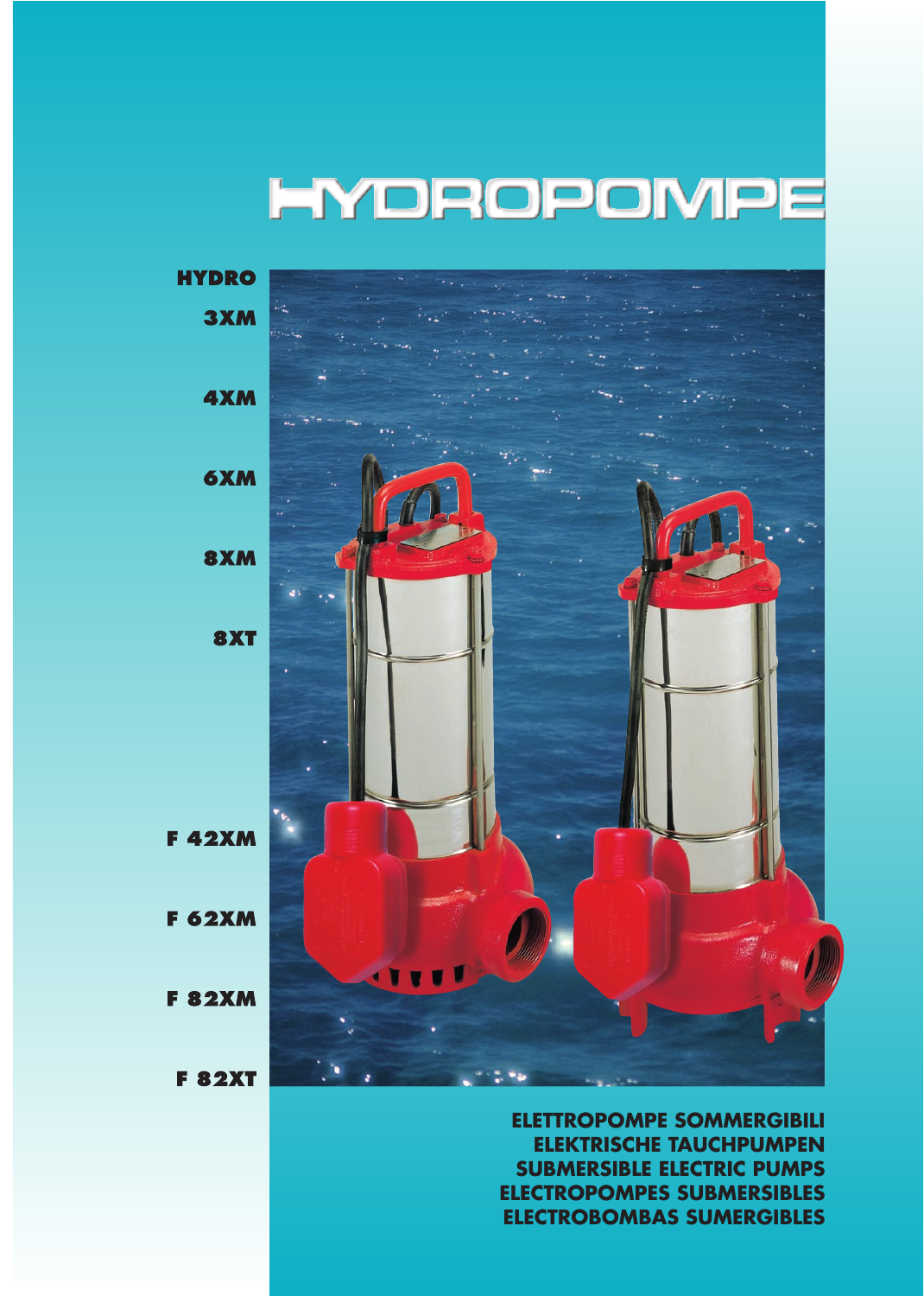



### **IMPIEGHI**

Le elettropompe sommergibili serie HYDRO 3XM-4XM-6XM-8XM-8XT e F 42XM-62XM-82XM-82XT sono adatte allo svuotamento di scantinati, garage, cantine e locali allagati in genere. Le elettropompe serie F 42XM-62XM-82XM-82XT sono adatte anche per il convogliamento di acque di scarico grigliate essendo equipaggiate di girante aperta arretrata.

Temperatura max del liquido pompato 40°C Profondità max di immersione 20 mt PH del liquido pompato 6-10

#### **COSTRUZIONE**

Alloggio statore, bulloneria e albero motore in acciaio inox. Coperchio, diffusore, piede di sostegno e girante in ghisa. Tenuta meccanica in ceramica e grafite + anello di tenuta sull'albero motore. A richiesta in carburo di silicio. I cuscinetti superiori ed inferiori sono radiali ad una corona di sfere.

#### **MOTORE**

Il motore elettrico è del tipo asincrono monofase e trifase con rotore a gabbia di scoiattolo immerso in bagno d'olio. Classe di isolamento F. Grado di protezione IP 68. Versioni monofasi con protezione termico amperometrica inserita nell'avvolgimento del motore. Interruttore a galleggiante, per funzionamento automatico, incorporato nei modelli monofasi. Le versioni trifasi sono fornite con terminali liberi. Protezione a cura dell'utente. Tensione di alimentazione e relativa variazione ammessa rispetto alla tensione nominale monofase 220-230V  $\pm$  6% standard trifase  $400V + 10%$ (380-400-415) standard. Altre tensioni a richiesta

#### **LIMITI D'IMPIEGO ANWENDUNGSG RENZEN**

Die elektrischen Tauchpumpen der Serie HYDRO 3XM-4XM-6XM-8XM-8XT- und F 42XM-62XM-82XM-82XT sind zur Entleerung von Kellergeschossen, Garagen, Kel-lerräumen und sonstigen überschwemmeten Räumen geeignet. Die Elektropumpen der Serie F 42XM-62XM-82XM-82XT sind auch zur Kanalisierung von filtrierten Abwässern geeignet, da diese mit offenem und rückständigem Laufrad versehen sind.

Höchsttemperatur der gepumpten Flüssigkeit 40°C Maximale Tauchtiefe 20 m PH-Wert der gepumpten Flüssigkeit 6-10

Motorgehäuse, Bolzen und Antriebswelle aus Inoxstahl. Deckel, Triebkranz, Bodenstützfuß und Laufrad aus Gußeisen. Gleitringdichtung aus Keramik und Graphit + Gleitringdichtung an der Antriebswelle. Nach Anfrage auch aus Siliziumkarbid. Die oberen und unteren Lager sind radial mit einem Kugelkranz.

#### **MOTOR**

Wechselstromer und drehstromer Asynchronelektromotor mit Käfiganker im Ölbad. Isolationsklasse F. Schutzgrad IP 68. Wechselstrome Ausführungen mit eingebautem amperometrischem Thermoschutz, in der Motorwicklung integriert. Für den automatischen Betrieb mit Schwimmerschalter ausgestattet: in den wechselstromen Typen ist dieser integriert. Die drehstromen Ausführungen werden mit freien Endstücken geliefert. Schutz zu Lasten des Verbrauchers. Versorgungsspannung und derer zugelassene Abweichungen hinsichtlich der Nominalspannung: wechselstromes 220-230 V  $\pm$  6% **Standardmodell** drehstromes  $400 V + 10%$ (380-400-415) Standardmodell. Andere Spannungen nach Anfrage



The submersible electric pumps series HYDRO 3XM-4XM-6XM-8XM-8XT and F 42XM-62XM-82XM-82XT are particularly suitable for the emptying of basements, garages, cellars and flooded premises. The submersible electric pumps F 42XM-62XM-82XM-82XT are also designed for lifting screened waste water, owing to the open vortex impeller.

## **LIMITS TO USE LIMITES**

Max temperature of the liquid pumped 40°C Max immersion depth 20 mt Ph of the liquid pumped 6-10

Motor casing, motor shaft, bolts and nuts in stainless steel. Cover, pump casing, pedestal and impeller in cast iron. Mechanical seal in ceramic graphite plus a seal ring on the motor shaft. Upper and lower single row radial ball bearings.

## The electric motor is

asynchronous, single phase and three phase with squirrel cage rotor immerged in oil bath. Insulation class F. Protection degree IP 68. Single phase versions with thermic amperometric protection inside the motor windings. Built-in float switch, for automatic operation, for the single phase models. The three phase models are supplied with free terminals. Protection measures to be taken by the user. Main voltage values and relative tolerance variation in relation to the rated voltage value: single phase 220-230V  $± 6%$  standard three phase  $400V + 10%$ (380-400-415V) standard. Other voltages on request



Les électropompes submersibles série HYDRO 3XM-4XM-6XM-8XM-8XT et F 42XM-62XM-82XM-82XT sont employées pour le vidage de sous sols, caves, garages et de locaux inondés en général. Les électropompes F 42XM-62XM-82XM-82XT sont aussi indiqées pour le pompage d'eaux d'écoulement car elles sont equipées d'une roue vortex.

# **D'UTILISATION**

Température max. du liquide pompé 40°C Profondeur max. d'immersion 20 m PH du liquide pompé 6-10

Carcasse moteur, visserie et arbre moteur en acier inox. Couvercle, corps de refoulement, pied d'assise et roue en fonte. Garniture mécanique en céramique graphite et bague d'étanchéité sur l'arbre moteur. Les roulements supérieurs et inférieurs sont à une rangée de billes et à gorges profondes.

#### MOTEUR

Le moteur électrique est du type asynchrone monophasé ou triphasé avec rotor à cage d'écureuil à bain d'huile. Classe d'isolation F. Degré de protection IP 68. Les versions monophasées ont une protéction thermique ampèremetrique incorporée dans le bobinage du moteur. Les modèles monophasés sont équipés d'un flotteur pour le fonctionnement en automatique. Les modèles triphasées sont fournis avec les bornes libres. La protection du moteur est à prévoir par l'installateur. Tension d'alimentation et variation admissible par rapport à la tension nominale: monophasée 220-230V  $+6\%$ standard triphasée  $400V + 10%$ (380-400-415V) standard. D'autres tensions sont disponibles sur demande



## **ANWENDUNGEN USE UTILISATION APLICACIONES**

Las electrobombas sumergibles serie HYDRO 3XM-4XM-6XM-8XM-8XT y F 42XM-62XM-82XM-82XT son aptas para el achique de sótanos, garajes, bodegas y ambientes inundados en general. Las electrobombas serie F 42XM-62XM-82XM-82XT son aptas también para encanalar aguas residuales filtradas ya que están dotadas de impulsor abierto retrasado.

#### **LÍMITES DE USO**

Temperatura máxima del líquido bombeado 40°C Profundidad máxima de inmersión 20 metros PH del líquido bombeado 6-10

Alojamiento del estator, tornillos, tuercas y eje motor de acero inoxidable. Tapa, difusor, pie de apoyo e impulsor de hierro fundido. Cierre mecánico de cerámica y grafito + retén de cierre sobre el eje motor. A pedido de carburo de silicio. Los cojinetes superiores e inferiores son radiales con una corona de bolas.

#### MOTOR

El motor eléctrico es del tipo asincrónico monofásico y trifásico con rotor de jaula de ardilla sumergido en baño de aceite. Clase de aislamiento F. Grado de protección IP 68. Versiones monofásicas con protección térmico-amperimétrica colocada en el bobinado del motor. Interruptor a flotador, para el funcionamiento automático, incorporado en los modelos monofásicos. Las versiones trifásicas son suministradas con bornes libres. La protección es responsabilidad del usuario. Tensión de alimentación y variación tolerada correspondiente con respecto a la tensión nominal: monofásica 220-230V  $\pm$  6% estándar trifásica  $400V + 10%$ (380-400-415) estándar Otras tensiones a pedido

**AUFBAU CONSTRUCTION CONSTRUCTION CONSTRUCCIÓN**

#### MOTOR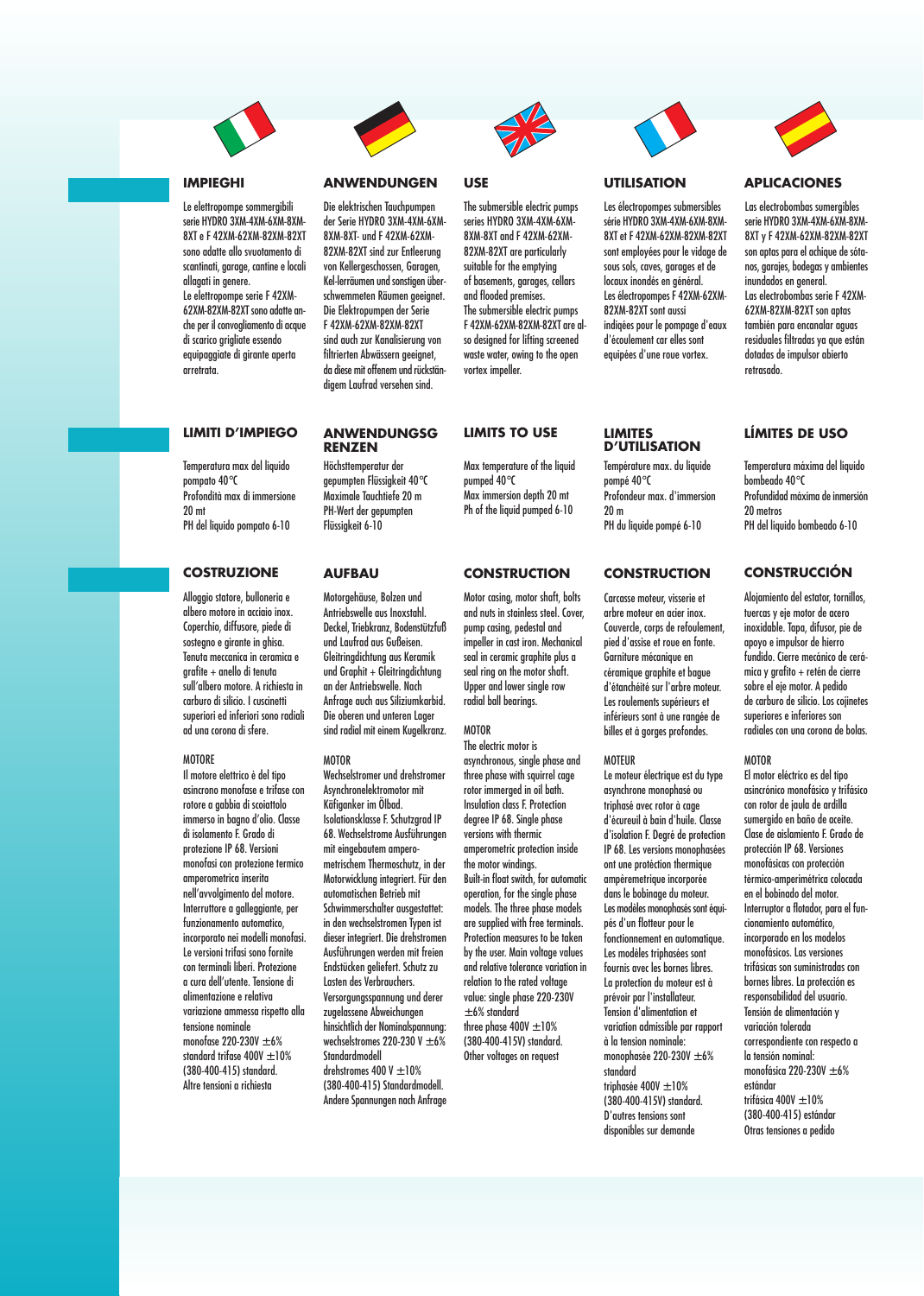**ELETTTROPOMPE SOMMERGIBILI PER ACQUE SPORCHE SCHMUTZWASSER TAUCHPUMPEN SUBMERSIBLE ELECTRIC PUMPS FOR DIRTY WATER POMPES ELECTRIQUES SUBMERSIBLES POUR LE RELEVAGE D'EAUX TROUBLES ELECTROBOMBAS SUMERGIBLES PARA ACHIQUE**



**HYDRO**



| TIPO<br>TYP<br>TYPE<br>TYPE<br>TIPO | 3XM            | 4XM          | 6XM                       | 8XM            | 8XT | <b>62XM</b><br><b>82XM</b><br><b>82XT</b><br><b>42XM</b> |              |    |    |  |  |  |  |
|-------------------------------------|----------------|--------------|---------------------------|----------------|-----|----------------------------------------------------------|--------------|----|----|--|--|--|--|
| H                                   | 340            |              |                           | 380            |     | 390                                                      |              |    |    |  |  |  |  |
|                                     | 170            |              |                           | 190            |     | 190                                                      |              |    |    |  |  |  |  |
| DN                                  | $1\frac{1}{4}$ |              |                           | $1\frac{1}{2}$ |     | $1\frac{1}{2}$                                           |              |    |    |  |  |  |  |
| Kg.                                 | 8              | $\mathbf{1}$ | $\boldsymbol{\mathsf{1}}$ | 12             | 12  | $\mathbf{1}$                                             | $\mathbf{1}$ | 12 | 12 |  |  |  |  |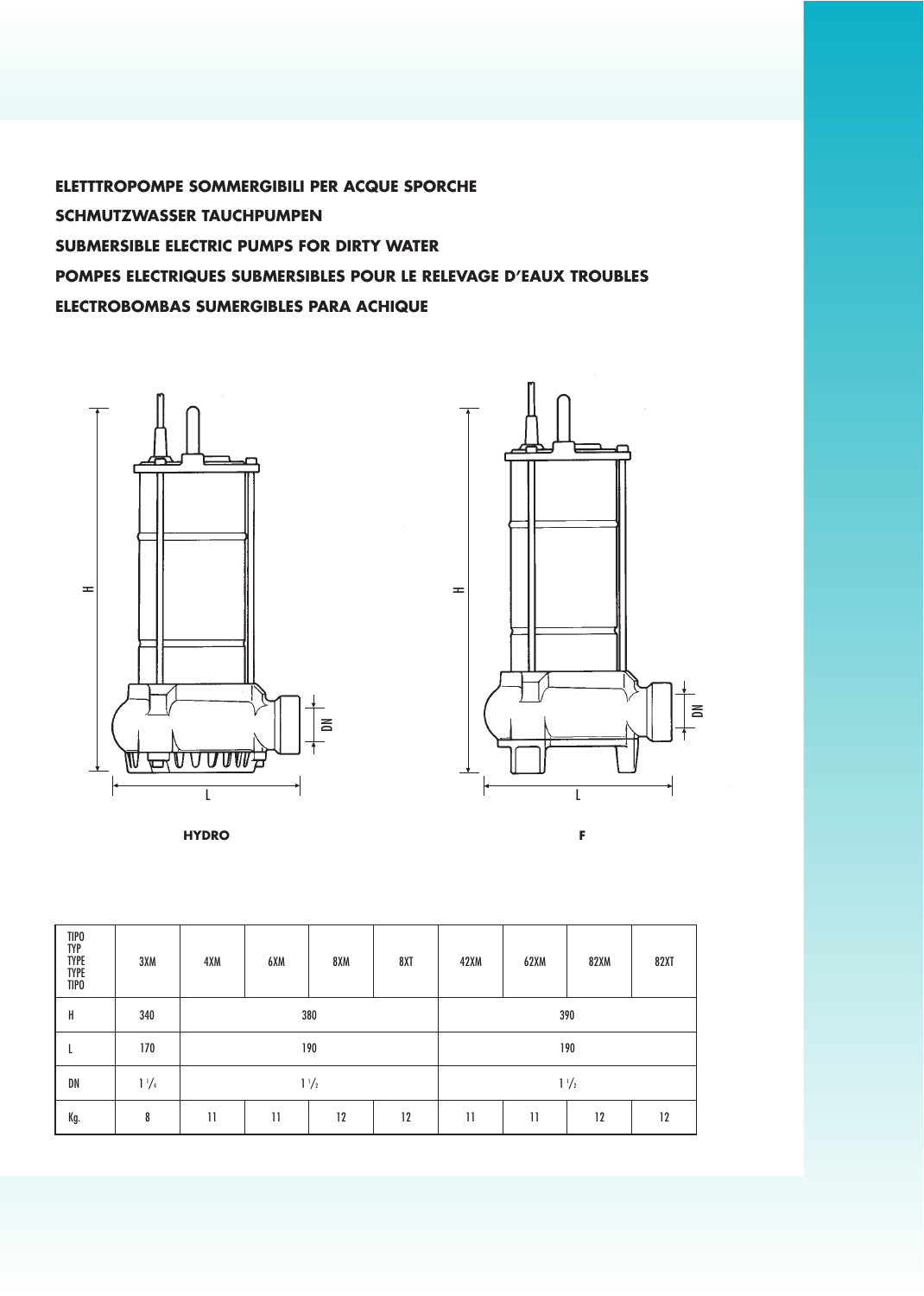# **50HZ**

- $1 = 3XM$  $2 = 4XM$  $3 = 6XM$  $4 = 8XM$ 8XT  $5 = 42XM$  $6 = 62$ XM
- 7 = 82XM 82XT



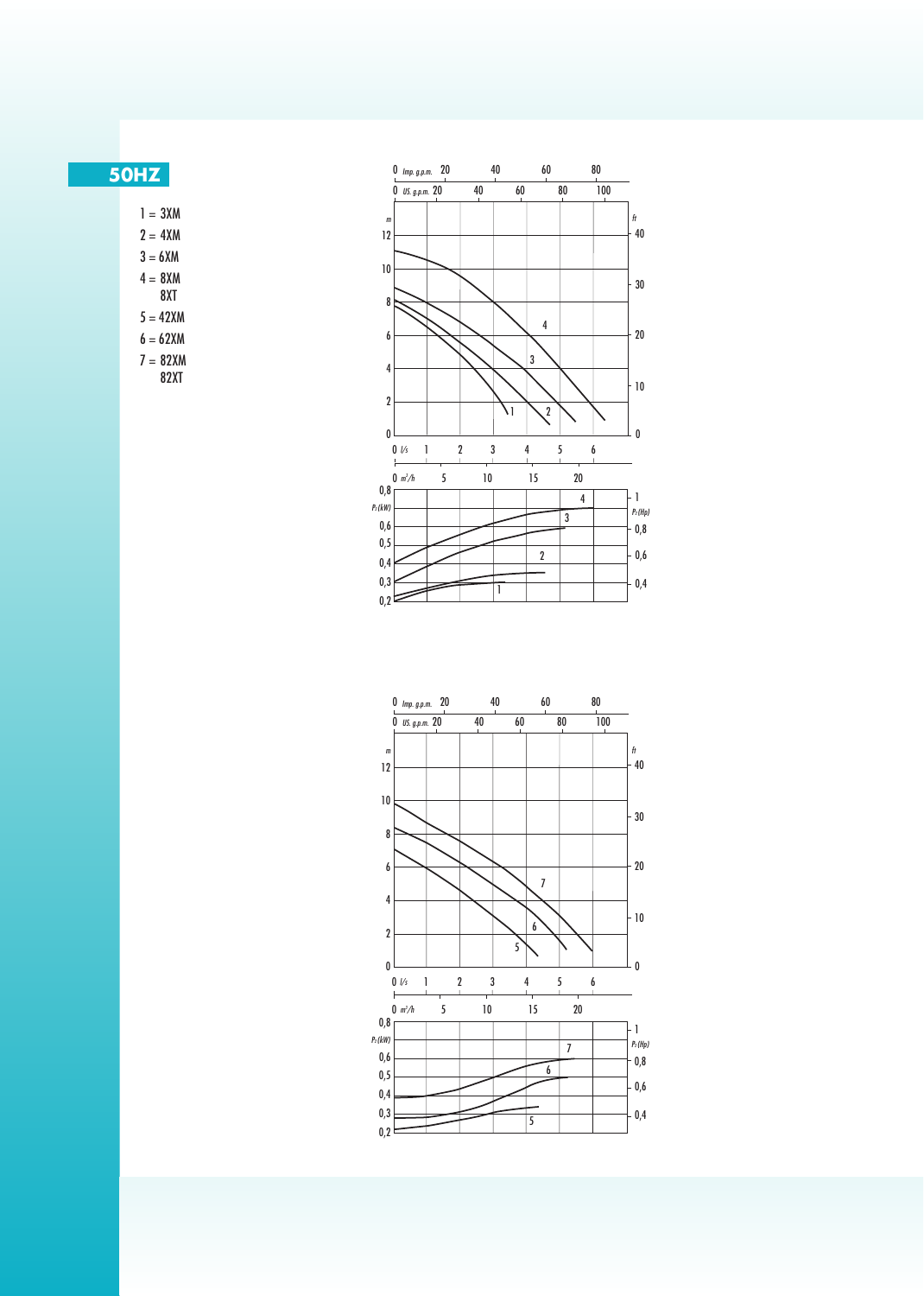| TIP <sub>0</sub><br><b>TYP</b><br><b>TYPE</b><br><b>TYPE</b><br>TIP <sub>0</sub>  |    | 3XM  | 4XM  | 6XM  | 8XM  | 8XT                      | <b>42XM</b> | <b>62XM</b> | <b>82XM</b> | <b>82XT</b>              |
|-----------------------------------------------------------------------------------|----|------|------|------|------|--------------------------|-------------|-------------|-------------|--------------------------|
| POTENZA<br><b>LEISTUNG</b><br><b>POWER</b>                                        | kW | 0,3  | 0,37 | 0,6  | 0,7  | 0,7                      | 0,37        | 0,6         | 0,7         | 0,7                      |
| PUISSANCE<br>POTENCIA                                                             | Hp | 0,4  | 0.5  | 0,8  | 0,95 | 0,95                     | 0,5         | 0,8         | 0,95        | 0,95                     |
| <b>TENSIONE</b><br>SPANNUNG<br><b>VOLTAGE</b><br><b>TENSION</b><br><b>TENSIÓN</b> | V. | 230  | 230  | 230  | 230  | 230/400                  | 230         | 230         | 230         | 230/400                  |
| AMPÉRE                                                                            | A  | 2,8  | 3    | 3,7  | 4,8  | 3,1/1,8                  | 3           | 3,7         | 4,5         | 3,1/1,8                  |
| GIRI/MIN.<br>U/MIN.<br>R.P.M.<br>TR./MIN.<br>REVOLUCIONES/MINUTO                  |    | 2800 | 2800 | 2800 | 2800 | 2800                     | 2800        | 2800        | 2800        | 2800                     |
| CAV <sub>0</sub><br><b>KABEL</b><br><b>CABLE</b><br><b>CABLE</b><br><b>CABLE</b>  | m. | 5    | 5    | 5    | 5    | 5                        | 5           | 5           | 5           | 5                        |
| CONDENSATORE<br>KONDENSATOR                                                       | μF | 8    | 8    | 10   | 14   | $\overline{\phantom{a}}$ | 8           | 10          | 14          | $\overline{\phantom{a}}$ |
| CAPACITOR<br>CONDENSATEUR<br><b>CONDENSADOR</b>                                   | V  | 450  | 450  | 450  | 450  | $\overline{\phantom{a}}$ | 450         | 450         | 450         | $\overline{\phantom{a}}$ |

| ELETTROPOMPE                                 | <b>CURVA</b>              | l/s<br>PORTATA/FÖRDERMENGE/CAPACITY/DEBIT/CAUDAL<br>$m^3/h$<br>l/min |      |      |                                                           |                |     |      |      |      |      |               |      |  |
|----------------------------------------------|---------------------------|----------------------------------------------------------------------|------|------|-----------------------------------------------------------|----------------|-----|------|------|------|------|---------------|------|--|
| ELEKTRISCHE PUMPEN<br><b>ELECTRIC PUMPS</b>  | KENNLINIE<br><b>CURVE</b> | $\mathbf{0}$                                                         | 0,5  | 1    | 1,5                                                       | $\overline{2}$ | 2,5 | 3    | 3,5  | 4    | 4,5  | 5             | 5,5  |  |
| <b>ELECTROPOMPES</b><br><b>ELECTROBOMBAS</b> | COURBE<br><b>CURVA</b>    | 0                                                                    | 1,8  | 3,6  | 5,4                                                       | 7,2            | 9   | 10,8 | 12.6 | 14,4 | 16,2 | 18            | 19,8 |  |
|                                              |                           | 0                                                                    | 30   | 60   | 90                                                        | 120            | 150 | 180  | 210  | 240  | 270  | 300           | 330  |  |
|                                              | n.                        |                                                                      |      |      | PREVALENZA/FÖRDERHÖHE/HEAD/HAUTEUR/ALTURA MANOMETRICA (m) |                |     |      |      |      |      |               |      |  |
| 3XM                                          |                           | 8                                                                    | 7,6  | 7,1  | 6,3                                                       | 5,4            | 4,2 | 2,9  | 1,3  |      |      |               |      |  |
| 4XM                                          | 2                         | 8                                                                    | 7,6  | 7,1  | 6,5                                                       | 5,6            | 4,5 | 4    | 3    | 2    |      |               |      |  |
| 6XM                                          | 3                         | 8,9                                                                  | 8,2  | 8    | 7,1                                                       | 6,8            | 6   | 5,4  | 4,5  | 3,8  | 2,8  | $\mathfrak 2$ |      |  |
| 8XM                                          | 4                         | 11                                                                   |      |      | 9,9                                                       |                |     |      |      |      |      |               | 2,4  |  |
| 8XT                                          |                           |                                                                      | 10,8 | 10,5 |                                                           | 9,4            | 8,8 | 8,2  | 7,4  | 6,5  | 5,4  | 4,1           |      |  |
| <b>42XM</b>                                  | 5                         | 7                                                                    | 6,5  | 6    | 5,2                                                       | 4,5            | 3,8 | 3    | 2,1  |      |      |               |      |  |
| 62XM                                         | 6                         | 8,1                                                                  | 7,8  | 7,1  | 6,8                                                       | 6,2            | 5,7 | 5    | 4,1  | 3,3  | 2,3  |               |      |  |
| <b>82XM</b>                                  | 7                         | 9,8                                                                  | 9    | 8,7  | 8,1                                                       | 7,5            | 6,8 | 5,9  | 5    | 4,2  | 3,5  | 2,5           | 1,5  |  |
| 82XT                                         |                           |                                                                      |      |      |                                                           |                |     |      |      |      |      |               |      |  |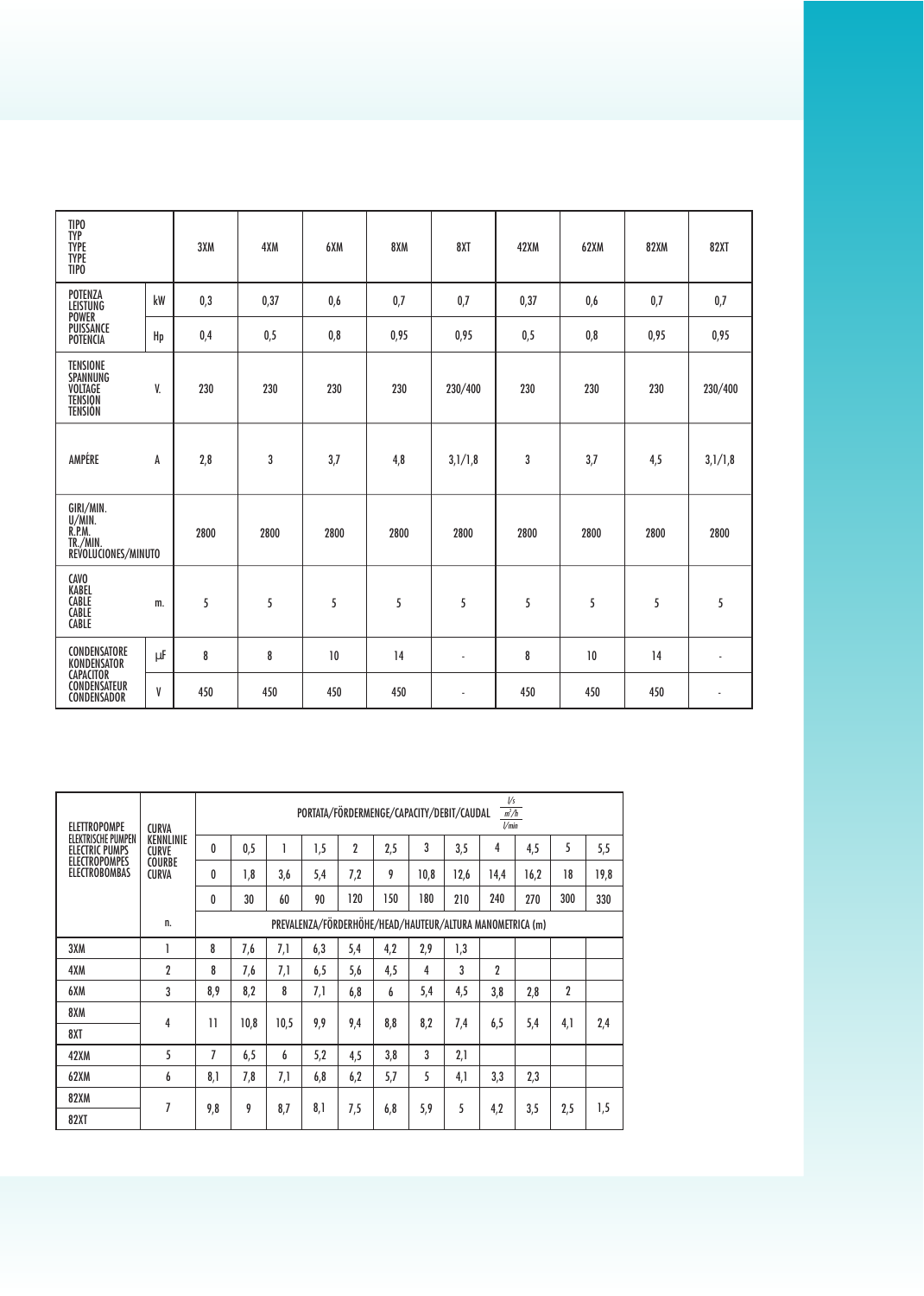# **60HZ**

- $1 = 3XM$
- $2 = 6XM$
- $3 = 8XM$ 8XT
- $4 = 62XM$
- $5 = 82XM$
- 82XT



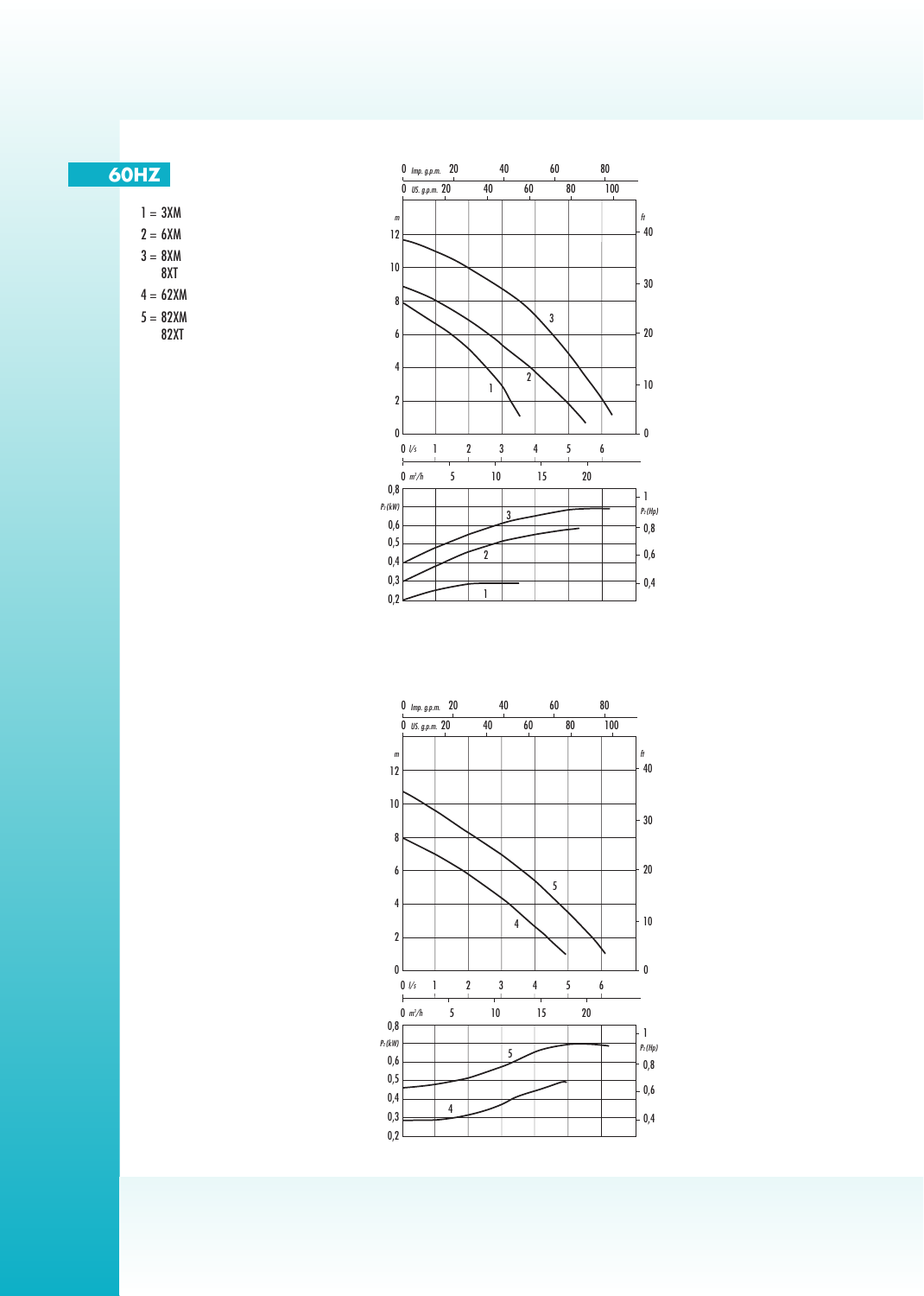| TIP <sub>0</sub><br><b>TYP</b><br><b>TYPE</b><br><b>TYPE</b><br>TIPO |    | 3XM  | 6XM  | 8XM  | 8XT  | <b>62XM</b>                                                      | <b>82XM</b> | <b>82XT</b> |
|----------------------------------------------------------------------|----|------|------|------|------|------------------------------------------------------------------|-------------|-------------|
| POTENZA<br>LEISTUNG<br><b>POWER</b>                                  | kW | 0,35 | 0,6  | 0,7  | 0,7  | 0,6                                                              | 0,7         | 0,7         |
| PUISSANCE<br>POTENCIA                                                | Hp | 0,5  | 0,8  | 0,95 | 0,95 | 0,8                                                              | 0,95        | 0,95        |
| TENSIONE<br>SPANNUNG<br>VOLTAGE<br><b>TENSION</b><br>TENSIÓN         | V. |      |      |      |      | A RICHIESTA - NACH ANFRAGE - ON REQUEST - SUR DEMANDE - A PEDIDO |             |             |
| GIRI/MIN.<br>U/MIN.<br>R.P.M.<br>TR./MIN.<br>REVOLUCIONES/MINUTO     |    | 3300 | 3300 | 3300 | 3350 | 3300                                                             | 3300        | 3350        |
| CAVO<br>KABEL<br><b>CABLE</b><br><b>CABLE</b><br><b>CABLE</b>        | m. | 5    | 5    | 5    | 5    | 5                                                                | 5           | 5           |

| ELETTROPOMPE                                 | <b>CURVA</b>                     | l/s<br>$m^3/h$<br>PORTATA/FÖRDERMENGE/CAPACITY/DEBIT/CAUDAL<br>l/min |                                                           |     |      |                |     |      |      |      |      |     |      |  |
|----------------------------------------------|----------------------------------|----------------------------------------------------------------------|-----------------------------------------------------------|-----|------|----------------|-----|------|------|------|------|-----|------|--|
| ELEKTRISCHE PUMPEN<br><b>ELECTRIC PUMPS</b>  | <b>KENNLINIE</b><br><b>CURVE</b> | $\mathbf{0}$                                                         | 0,5                                                       | 1   | 1,5  | $\overline{2}$ | 2,5 | 3    | 3,5  | 4    | 4,5  | 5   | 5,5  |  |
| <b>ELECTROPOMPES</b><br><b>ELECTROBOMBAS</b> | <b>COURBE</b><br><b>CURVA</b>    | $\mathbf{0}$                                                         | 1,8                                                       | 3,6 | 5,4  | 7,2            | 9   | 10,8 | 12,6 | 14,4 | 16,2 | 18  | 19,8 |  |
|                                              |                                  | $\mathbf{0}$                                                         | 30                                                        | 60  | 90   | 120            | 150 | 180  | 210  | 240  | 270  | 300 | 330  |  |
|                                              | n.                               |                                                                      | PREVALENZA/FÖRDERHÖHE/HEAD/HAUTEUR/ALTURA MANOMETRICA (m) |     |      |                |     |      |      |      |      |     |      |  |
| 3XM                                          |                                  | 7,9                                                                  | 7,1                                                       | 6,5 | 5,9  | 5              | 4   | 2,8  | 1,3  |      |      |     |      |  |
| 6XM                                          | $\overline{2}$                   | 8,8                                                                  | 8,2                                                       | 8   | 7,3  | 6,7            | 6,1 | 5,3  | 4,5  | 3,6  | 2,8  | 1,9 |      |  |
| 8XM                                          | 3                                | 11,8                                                                 | 11,2                                                      | 11  | 10,5 | 10             | 9,5 | 8,8  | 8    | 7,3  | 6,1  | 5   | 3,8  |  |
| 8XT                                          |                                  |                                                                      |                                                           |     |      |                |     |      |      |      |      |     |      |  |
| 62XM                                         | 4                                | 8                                                                    | 7,2                                                       | 7   | 6,3  | 5,6            | 5   | 4,3  | 3,5  | 2.6  | 1,7  |     |      |  |
| <b>82XM</b>                                  | 5                                | 10,5                                                                 | 10                                                        | 9,4 | 8,8  |                |     | 7,2  | 6,5  |      | 4,3  | 3,5 | 2,1  |  |
| <b>82XT</b>                                  |                                  |                                                                      |                                                           |     |      | 8,2            | 7,3 |      |      | 5,5  |      |     |      |  |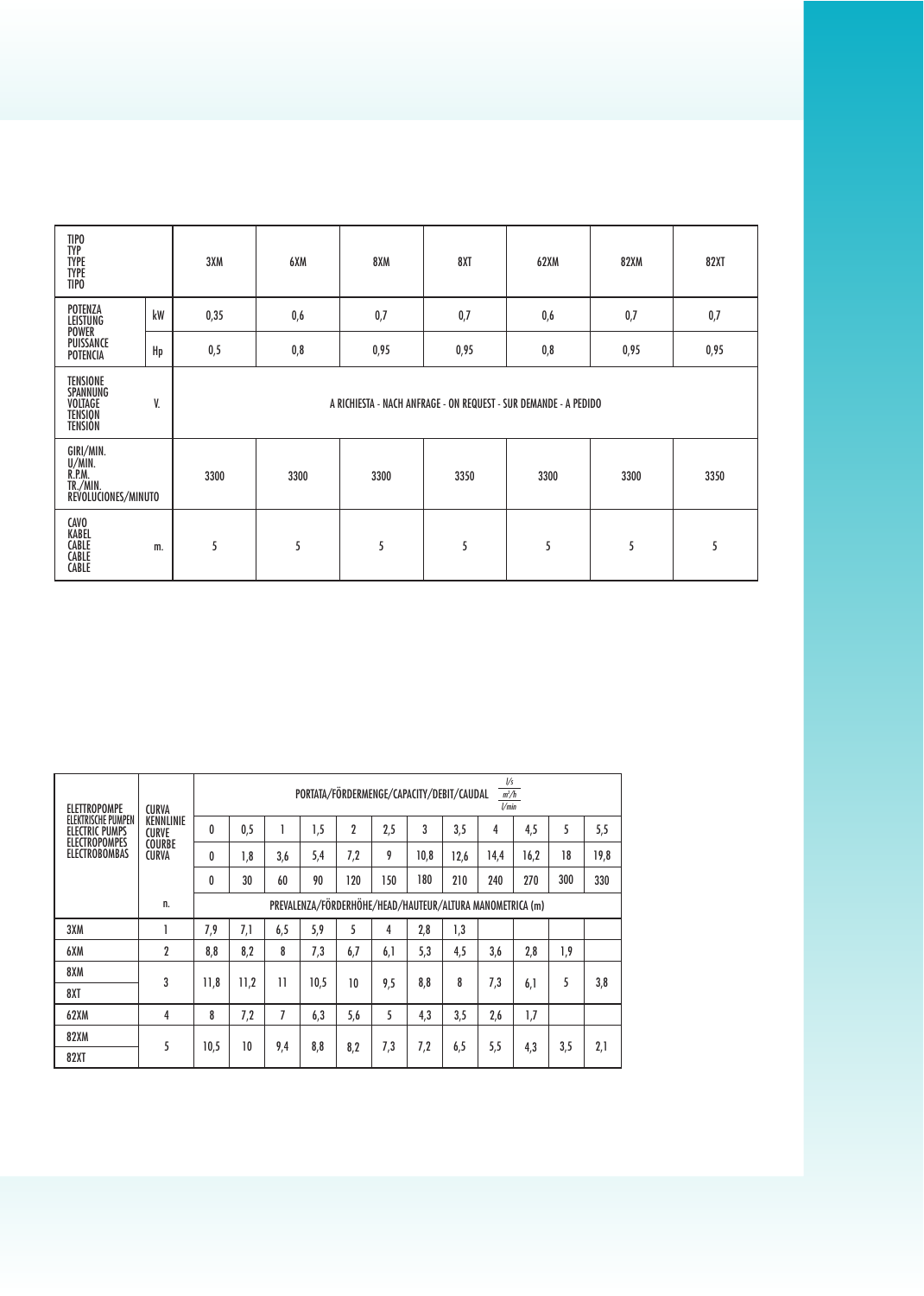

#### **NOMENCLATURA VERZEICHNIS PARTS NOMENCLATURE NOMENCLATURA**

- 1. Filtro/Sieb/Strainer/Crépine/Rejilla
- 2. Girante/Laufrad/Impeller/Roue/ Rodete
- 3. Anello di tenuta/Simmerring/Seal ring/ Anneau d'étanchéité/Anillo de cierre
- 4. Albero con rotore/Welle mit Läufer/ Shaft with rotor/Arbre avec rotor/ Eje y rotor
- 5. Statore/Stator/Stator/Stateur/Estator
- 6. Cavo/Kabel/Cable/Câble/Cable
- 7. Galleggiante/Schwimmer/ Float switch/Flotteur/Flotedor
- 8. Tenuta meccanica/ Gleitringdichtung/Mechanical seal/ Garniture mécanique/Cierre mecánico
- 9. Diffusore/Diffusor/Pump casing/ Corps de refoulement/ Cuerpo de impulsion
- 10. Piastra di usura/Verschleißplatte/ Wear plate/Plaque d'usure/ Placa de desgaste

#### **ESEMPLIFICAZIONE SIGLA/ERKENNUNGSZEICHEN/ PUMP CODING/IDENTIFICATION DU SIGLE/IDENTIFICACIÓN DE LA SIGLA**

- **HYDRO** = Pompa per drenaggio/Schmutzwasserpumpe/ Drainage pump/Pompe de drainage/Bomba para drenaje
- **8** = Codice costruzione motore/Motorkennzeichen/ Motor construction code/Code de construction du moteur/ Código de construcción
- **X** = Alloggio statore in acciaio inox/Gehäuse aus nichtrostendem Stahl/Stainless steel motor casing/Carcasse moteur en acier inox/Alojamiento de acero inoxidable
- **M** = Monofase/Wechselstrom/ Single phase/Monophaséé/Monofásica
- **T** = Trifase/Drehstrom/Three phase/Triphasée/Trifásica
- **F** = Pompa per fognatura/Abwassertauchpumpe/Pump for sewage/Pompe d'égout/Bomba para cloaca
- **82** = Codice costruzione motore/Motorkennzeichen/ Motor construction code/Code de construction du moteur/ Código de construcción
- **X** = Alloggio statore in acciaio inox/Gehäuse aus nichtrostendem Stahl/Stainless steel motor casing/Carcasse moteur en acier inox/Alojamiento de acero inoxidable
- **M** = Monofase/Wechselstrom/ Single phase/Monophaséé/Monofásica
- **T** = Trifase/Drehstrom/Three phase/Triphasée/Trifásica

POLARIS

**PIRALO** 

1010/2006

#### **HYDROPOMPE**

Modifiche ai prodotti possono essere apportate senza preavviso del costruttore/Veränderungen an den Produkten können vom Hersteller ohne Vorankündigung vorgenommen werden/The manufacturer reserves the right to modify any product without prior notice/Des modifications aux produits peuvent être apportées sans préavis du constructeur/La casa se reserva el derecho de aportar a los aparatos las modificaciones que creera oportuno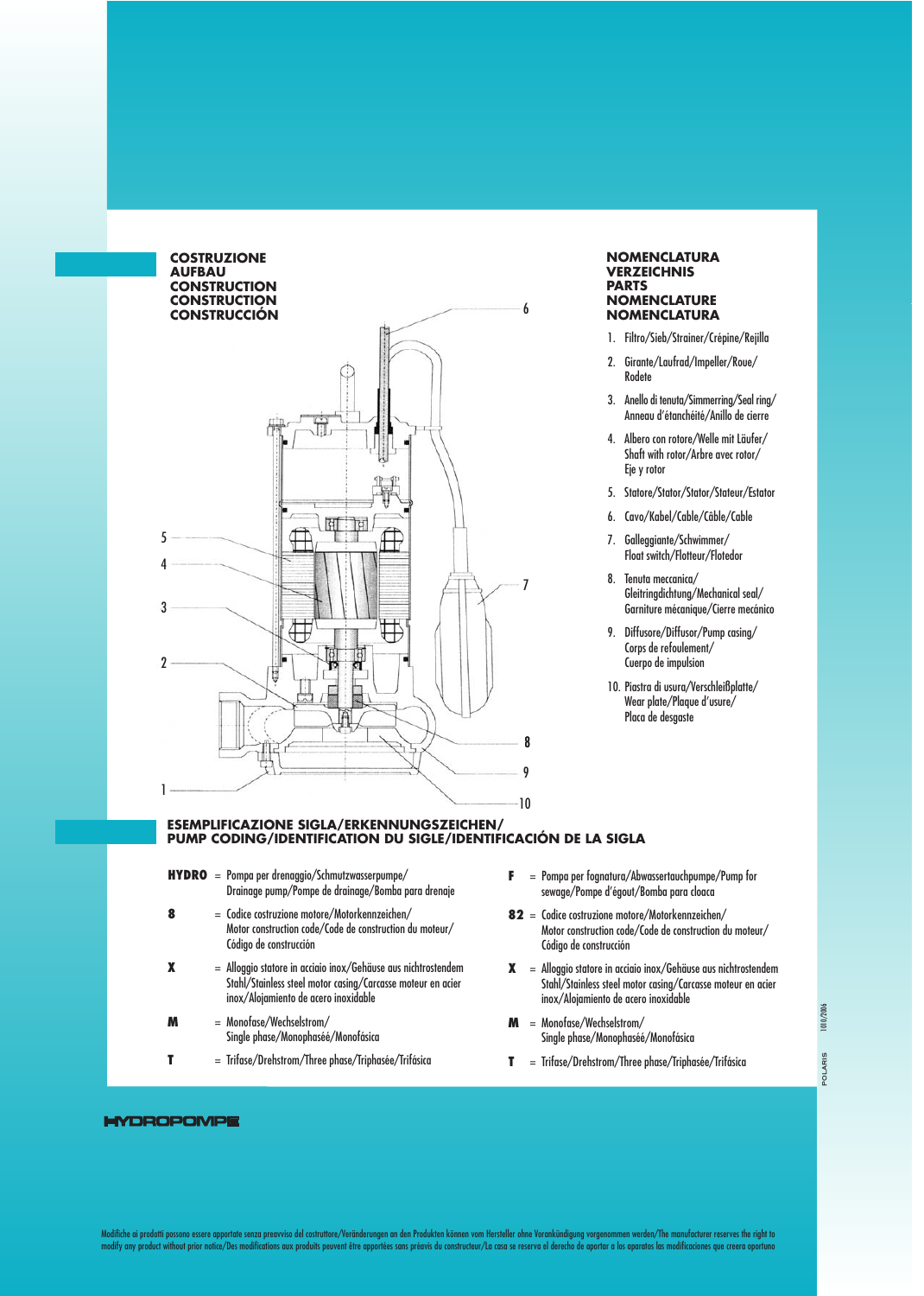# **HYDROPOMPE**

**F102M** 

**F 152M** 

**F 102T** 

**F 152T** 

**F202M** 

**ELETTROPOMPE SOMMERGIBILI ELEKTRISCHE TAUCHPUMPEN SUBMERSIBLE ELECTRIC PUMPS ELECTROPOMPES SUBMERSIBLES ELECTROBOMBAS SUMERGIBLES** 

**F 202T** 

**GIRANTE MONOCANALE A 2 POLI EINKANALLAUFRAD 2 POLIG SINGLE CHANNEL IMPELLER 2 POLES** ROUE MONOCANALE 2 PÔLES **IMPULSOR MONOCANAL A 2 POLOS**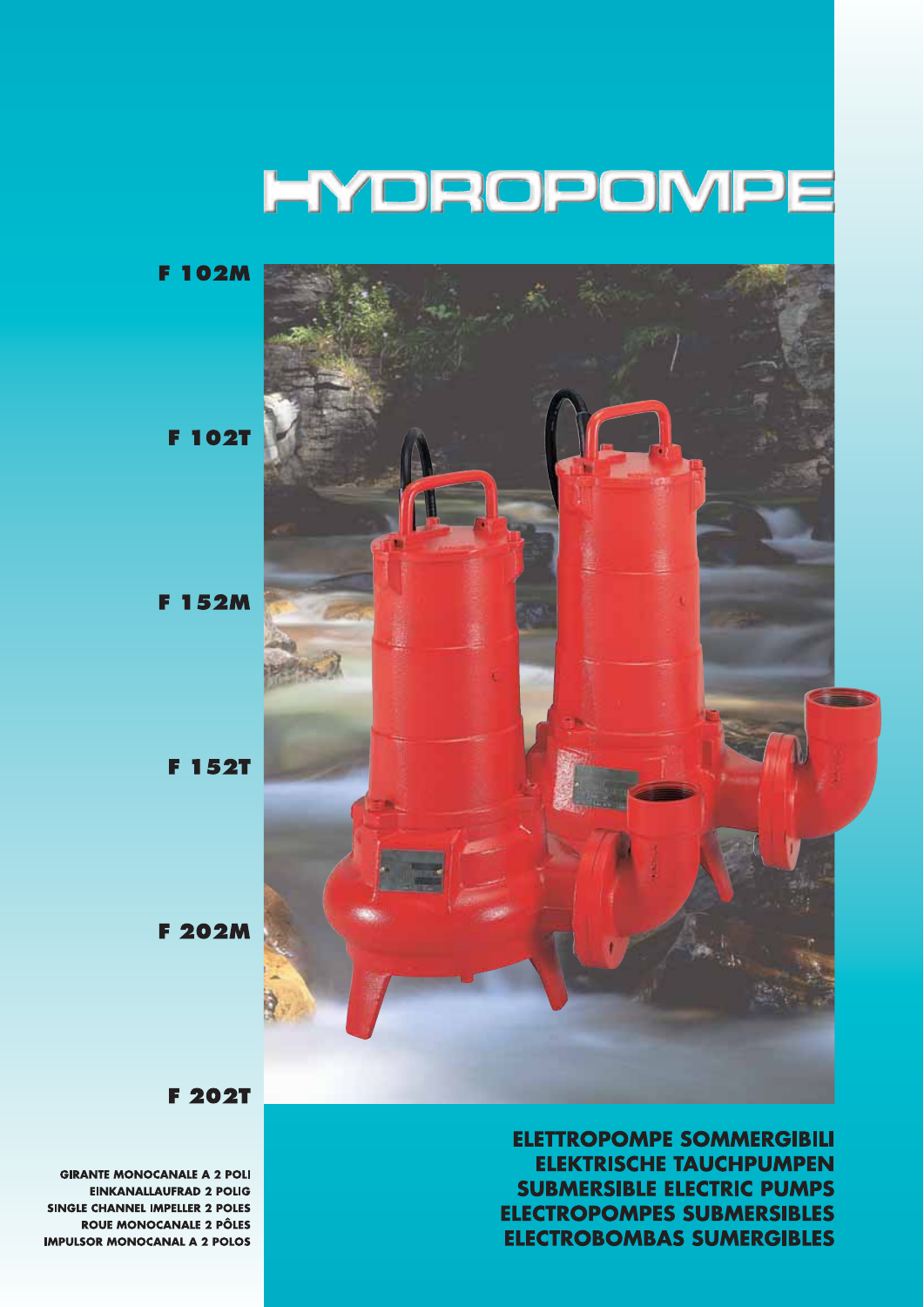

## **IMPIEGHI**

Questa serie di elettropompe sommergibili è adatta al pompaggio di acque di scarico civili grigliate, acque di risulta di processi industriali, al sollevamento di acque di scarico di gruppi di appartamenti e di ville ed al prosciugamento di locali allagati in genere.

#### **LIMITI D'IMPIEGO**

Temperatura max del liquido pompato 40°C Profondità max di immersione  $20<sub>mt</sub>$ PH del liquido pompato 6-10

#### **COSTRUZIONE**

Coperchio, alloggio statore, diffusore, girante e piede di sostegno in<br>ahisa. Albero motore e bulloneria in acciaio inox. Tenuta meccanica in accure more reneral moccanica periori ed inferiori sono radiali ad una corona di sfere.

#### **MOTORE**

Il motore elettrico è del tipo asincrono monofase e trifase con rotore a gabbia di scoiattolo immerso in bagno d'olio. Classe di isolamento F. Grado di protezione IP 68. Versioni monofasi con protezione termico amperometrica incorporata inserita nell'avvolaimento (escluso il modello F 202M). Condensatore. per le versioni monofasi, con protettore termico per il modello F202M, incluso in apposita scatola esterna fornita di spina e collegato alla parte terminale del cavo di alimentazione Le versioni trifasi sono fornite con

terminali liberi. Protezione a cura dell'utente

Tutti i modelli possono essere forniti, a richiesta, in esecuzione automatica completa di galleggiante, salvamotore e dispositivo per il funzionamento automatico e manuale. Tensione di alimentazione e relativa variazione ammessa rispetto alla tensione nominale monofase  $220 - 230V \pm 6\%$  standard trifase 400V ±10% (380-400-415V) standard Densità 1 Kg/dm3 Altre tensioni a richiesta

#### **GIRANTE**

La airante del tipo monocanale è caratterizzata da ottime prestazioni con alto rendimento idraulico. Permette il pompaggio di liquidi con corpi solidi in sospensione di dimensioni massime pari al passaggio libero della airante.



#### **ANWENDUNGEN**

Diese Serie von elektrischen Tauchpumpen ist zum Abpumpen von gefilterten aus Industrieprozessen stammenden Abwässern geeignet, sowie zur Hebung von Abwässern aus Wohnungen und Villen, und zur Trockenlegung von allgemein überschwemmten Räumen.

#### **ANWENDUNGSG DENTEN**

Höchsttemperatur der abgepumpten Flüssigkeit 40°C Maximale Tauchtiefe 20 m PH-Wert der abgepumpten Flüssigkeit 6-10

#### **AUFBAU**

Deckel, Pumpengehäuse, Diffusor,<br>Laufrad und Bodenstützfuß aus Gußeisen. Antriebswelle und Bolzen aus Inoxstahl. Gleitringdichtung aus Siliziumkarbid. Die oberen und unteren Lager sind Kugelkranzradiallager.

#### **MOTOR**

Wechselstromer und drehstromer Asynchronelektromotor mit Käfiganker im Ölbad. Isolationsklasse F. Šchutzgrad IP 68. Wechselstrome Ausführungen mit eingebautem am perometrischem Thermoschutz, in der Motorwicklung integriert (ausgenommen der Typ HYDRO F 202 M).<br>Mit thermischer Schutzvorrichtung bei dem Modell F 202 M. Für die wechselstromen Ausführungen ist der Kondensator in einer dazu vorgesehenen außenliegenden Dose untergebracht, mit Stecker versehen und mit dem Endstück des Zuleitungskabels verbunden. Die drehstromen Ausführungen werden mit freien Endstücken geliefert. Schutz zu La sten des Verbrauchers. Alle Typen können nach Anfrage in automati scher Ausführung mit Schwimmer,<br>Motorstromunterbrecher und Vorrichtung für die automatische und manuelle Bedienung geliefert werden. Versorgungsspannung und derer zugelassenen Abweichung hinsichtlich der Nominalspannung:<br>wechselstromes 220-230V ±6% Standardmodell drehstromes  $400V \pm 10\%$ (380.400-415V) Standardmodell Dichte 1 kg/dm3 Andere Spannungen nach Anfrage

#### **LAUFRAD**

Das Einkanallaufrad zeichnet sich durch einen optimalen hydraulischen Leistungsgrad aus. Es ermöglicht das Abpumpen von Flüssigkeiten mit schwebenden Fe stkörpern, die die Dimension der Laufradöffnung nicht überschreiten.



#### **USE**

This series of submersible electric pumps is adapted for pumping screened waste water, industrial sewage, draining the sewage of blocks of flats and houses and flooded premises in general.

## **LIMITS TO USE**

Max temperature of the liquid pumped 40°C Max immersion depth 20 mt PH of the liquid pumped 6-10

#### **CONSTRUCTION**

Cover, motor casing, pump casing and pedestal in cast iron. Motor shaft, bolts and nuts in stainless steel. Mechanical seal in silicon carbide. Upper and lower single row radial bearings.

#### **MOTOR**

The electric motor is asynchronous single and three phase with squirrel cage rotor immerged in oil bath. Class of insulation F. Protection degree IP 68. Single phase version with thermic

amperometric protection inside the motor windings (except for the F 202M). Capacitor for the sinale phase models, with thermic protector for the F 202 M inside a special external box with plug, connected to the end part of the feeding cable.

The three phase models are supplied with free terminals. Protection measures to be taken by the user. All the models can be supplied, on request, in automatic version equipped with float switch, motor protector and device for the manual and automatic operation Main voltage values and relative tolerance in relation to the rated voltage value:

single phase 220-230V  $\pm 6\%$  standard

three phase  $400V \pm 10\%$  (380-400-415V) standard Density 1Kg/dm3 Other voltages on request

#### **IMPELLER**

The single channel impeller gives a high hydraulic performance. It permits the pumping of sewage with solids in suspension whose max. dimensions are the same as the free passage of the impeller itself.



### **UTILISATION**

Cette série d'électropompes submersibles est indiquée au pompage d'eaux d'écoulement, d'eaux résiduaires de procédés industriels et pour l'élévation d'eaux domestiques de groupes d'appartaments, de villas et de locaux inondés en général.

#### **LIMITES D'UTILISATION**

Température max. du liquide pompé 40°C Profondeur max. d'immersion 20 m. PH du liquide pompé 6-10

#### **CONSTRUCTION**

Couvercle, corps de la pompe, corps de refoulement, roue et pied d'assise en fonte. Arbre moteur et visserie en acier inox. Garniture mécanique en carbure de silicium. Les roulements supérieurs et inférieurs sont à une rangée de billes et à gorges profondes

#### **MOTFUR**

Le moteur électrique est du type asynchrone monophasé ou triphasé avec rotor à cage d'écureuil à bain d'huile. Classe d'isolation F. Degré de protection IP 68.

Version monophasée avec protection thérmique ampèremétrique incorporée dans le bobinage du moteur *Compared to the la pompe* F 202M).<br>Condensateur, pour les versions monophasées, avec une protection thér mique pour la pompe F 202 M, contenu dans une boite extérieure munie de fiche et reliée à l'extremité du câble d'alimentation. Les versions triphasées sont fournies avec les bornes libres. La protection du moteur est à prevoir par l'installateur. Sur demande, tous les modèles peuvent être fournis en exécution automatique avec flotteur, coupe-circuit et dispositif pour le fonctionnement manuel ou automatique. Tension d'alimentation et variation admissi ble par rapport à la tension nominale: monophasée 220-230V  $\pm 6\%$ **standard** triphasée  $400V \pm 10\%$ (380-400-415V) standard Densité 1 Kg/dm3 D'autres tensions sont disponibles sur demande.

#### **ROUE**

La roue du type monocanale est caractérisée par de bonnes performances et rendement hydrauliaue élévé. Elle permet le pompage de liquides contenant des corps solides en suspension dont les dimensions sont équivalentes au passage libre de la

#### **APLICACIONES**

Esta serie de electrobombas sumergibles es adecuada para el bombeo de aguas residuales civiles filtradas, aguas residuales de procesos industriales, para la elevación de aguas residuales de grupos de apartamentos y de chalets y para el desagüe de ambientes inundados en general.

## **LÍMITES DE USO**

Temperatura máxima del líquido bombeado 40°C Profundidad máxima de inmersión 20 metros PH del líquido bombeado 6-10

## **CONSTRUCCIÓN**

Tapa, caja de la bomba, difusor, impulsor y pie de apoyo de hierro<br>fundido. Eje motor, tornillos y tuercas<br>de acero inoxidable. Cierre mecánico de carburo de silicio. Los cojinetes superiores e inferiores son radiales con una corona de bolas.

#### **MOTOR**

El motor eléctrico es del tipo asincrónico monofásico y trifásico con rotor de jaula de ardilla sumergido en baño de aceite. Clase de aislamiento F. Grado de protección IP 68. Versiones monofásicas con protección térmico-amperimétrica incorporada colocada en el bobinado del motor Excepto el modelo F 202M). Con densador, para las versiones monofásicas, con protector térmico para el modelo F 202 M. contenido dentro de una caia externa especial dotada de enchufe y conectado a la parte terminal del cable de alimentación. Las versiones trifásicas son suministradas con bornes libres. La protección es responsabilidad del usuario. Todos los modelos pueden ser suministrados, a pedido, con funcionamiento automático y equipados con flotador, cortacircuito de sobrecarga y dispositivo para el funcionamiento automático o manual. Tensión de alimentación y variación tolerada correspondiente con respecto a la tensión nominal· monofásica  $220-230V + 6%$ estándar trifásica  $400V \pm 10\%$ (380-400-415) estándar Densidad 1 Kg./dm3 Otras tensiones a pedido.

#### **IMPULSOR**

El impulsor del tipo monocanal se caracteriza por tener excelentes prestaciones con un alto rendimiento hidráulico. Permite el bombeo de líquidos con cuerpos sólidos en suspensión de dimensiones máximas iguales al pasaje libre del impulsor.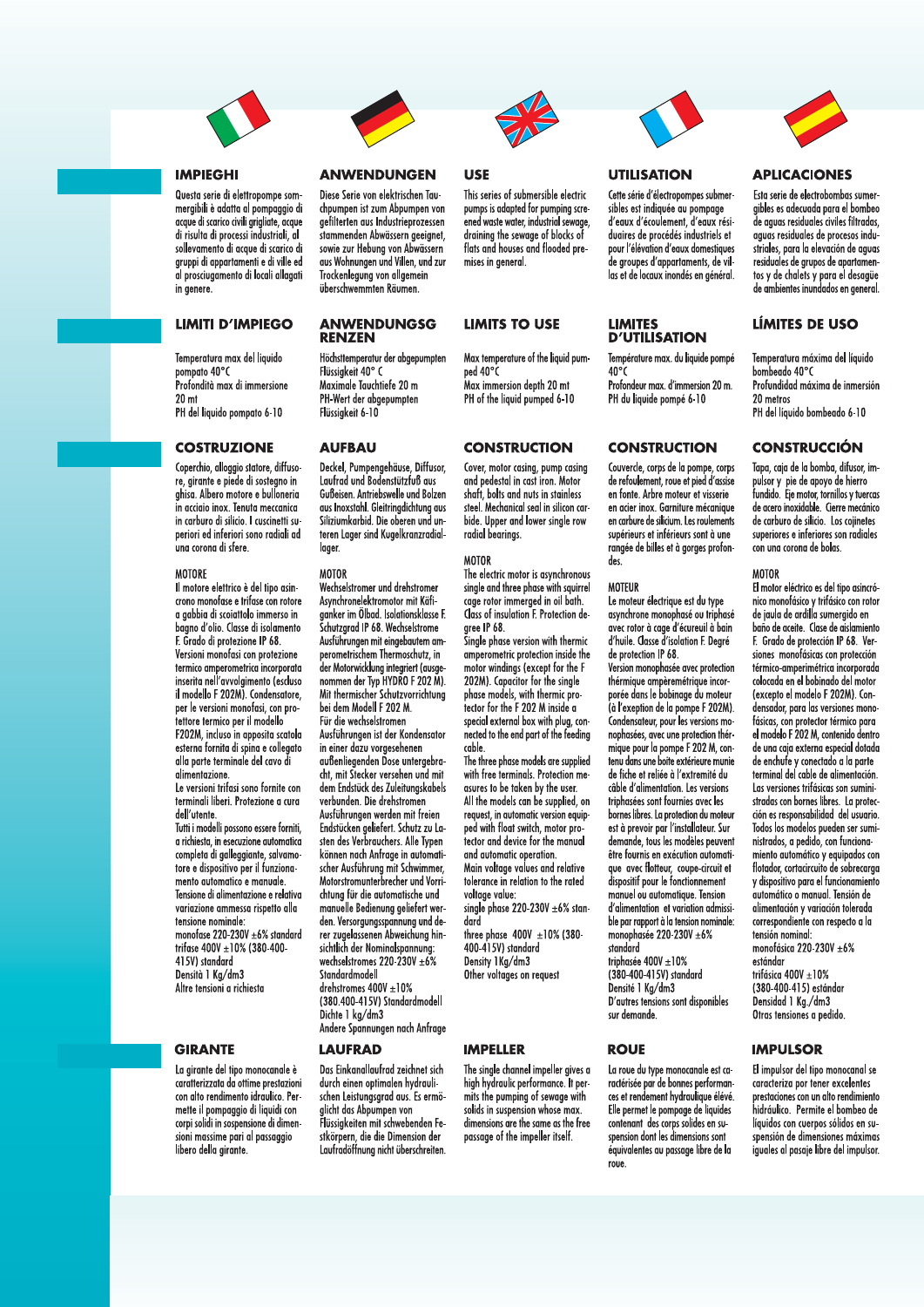

#### **INSTALLAZIONI**

1) Installazione fissa con piede di accoppiamento. E' l'installazione indicata per le stazioni di sollevamento fisse. L'elettropompa è avidata da 2 tubi e si collega automaticamente al piede di accoppiamento. L'accoppiamento<br>rapido consente facilità di estrazione e di ricollocazione.<br>2) Trasportabile. Per impieghi di emergenza con attacco per tubo flessibile e per installazione libera nel pozzo di raccolta.



## **INSTALLATION**

1) Daverinstallation mit Kupplungssockel. Geeignet ist diese Installation für stationäre Pumpwerke. Die Elektropumpe wird über 2 Rohre automatisch mit dem Kupplungssockel verbunden. Die Kopphongssocker verbonden: Die<br>Schnellkupplung ermöglicht einen<br>leichten An- und Abbau. 2) Transportierbar. Für Notfälle mit Schlauchanschluß und für freie Installationen im Sammelschacht.



#### **INSTALLATION**

1) Fixed installation with coupling system. It is the recommended installation for the permanent pumping station. The electric pump is guided by two pipes and it is connected automatically to the compling system. The quick connection ensures that the pump can be easily removed and reinstalled. 2) Transportable as emergency

pump with connection to the hose and for free installation in the well.

#### **INSTALLATION**

1) Installation fixe avec pied d'assise. Ce type d'installation est indiquèe pour les stations<br>d'élévation fixes. Deux tubes avident l'électropompe avi se raccorde automatiquement au pied d'assise. L'accouplement rapide permet de relever et de réinstaller la pompe facilement. 2) Transportable. Pour emplois accasionels et d'urgence avec raccord pour tuyau flexible et pour installation libre dans le puisard.



### **INSTALACIÓN**

1) Instalación fija con pie de acople. Es la instalación indicada para las estaciones de elevación fijas. La electrobomba es guiada por dos tubos y se conecta automáticamente al pie de acople. El acople rápido er pre accepte. Et acepte ra<br>permite extraerla y volver a<br>colocarla con gran facilidad. 2) Portátil. Para usos de emergencia con conexión para tubo flexible y<br>para instalación libre en el pozo de recogida.





| FP                                                     |    |     |     |      |     |     |     |     |     |     |     |     |    |    |     |     |  |
|--------------------------------------------------------|----|-----|-----|------|-----|-----|-----|-----|-----|-----|-----|-----|----|----|-----|-----|--|
| TIPO<br>TYP<br>TYPE<br><b>TYPE</b><br>TIP <sub>0</sub> | A  | B   |     | D    | E   | F   | G   | K   |     | J   | M   | N   | 0  | P  | Q   | R   |  |
| 102M                                                   |    |     |     |      |     |     |     |     |     |     |     |     |    |    |     |     |  |
| <b>102T</b>                                            | 85 |     |     | 3/4" |     |     |     |     |     |     |     |     | 38 | 15 |     |     |  |
| 152M                                                   |    | 180 | 490 |      | 130 | 135 | 150 | 110 | 310 | 110 | 125 | 110 |    |    | 150 | 230 |  |
| <b>152T</b>                                            |    |     |     |      |     |     |     |     |     |     |     |     |    |    |     |     |  |
| 202M                                                   | 85 | 180 | 525 | 3/4" | 130 | 135 | 150 | 120 | 320 | 110 | 125 | 110 | 38 | 15 | 150 | 230 |  |
| <b>202T</b>                                            |    |     |     |      |     |     |     |     |     |     |     |     |    |    |     |     |  |

FL.

 $\mathsf H$ 

450

480

 $\mathbf{L}%$ 

350

355

DN

 $2^{\circ}$ 

 $2^{\circ}$ 

KG

 $29$ 

35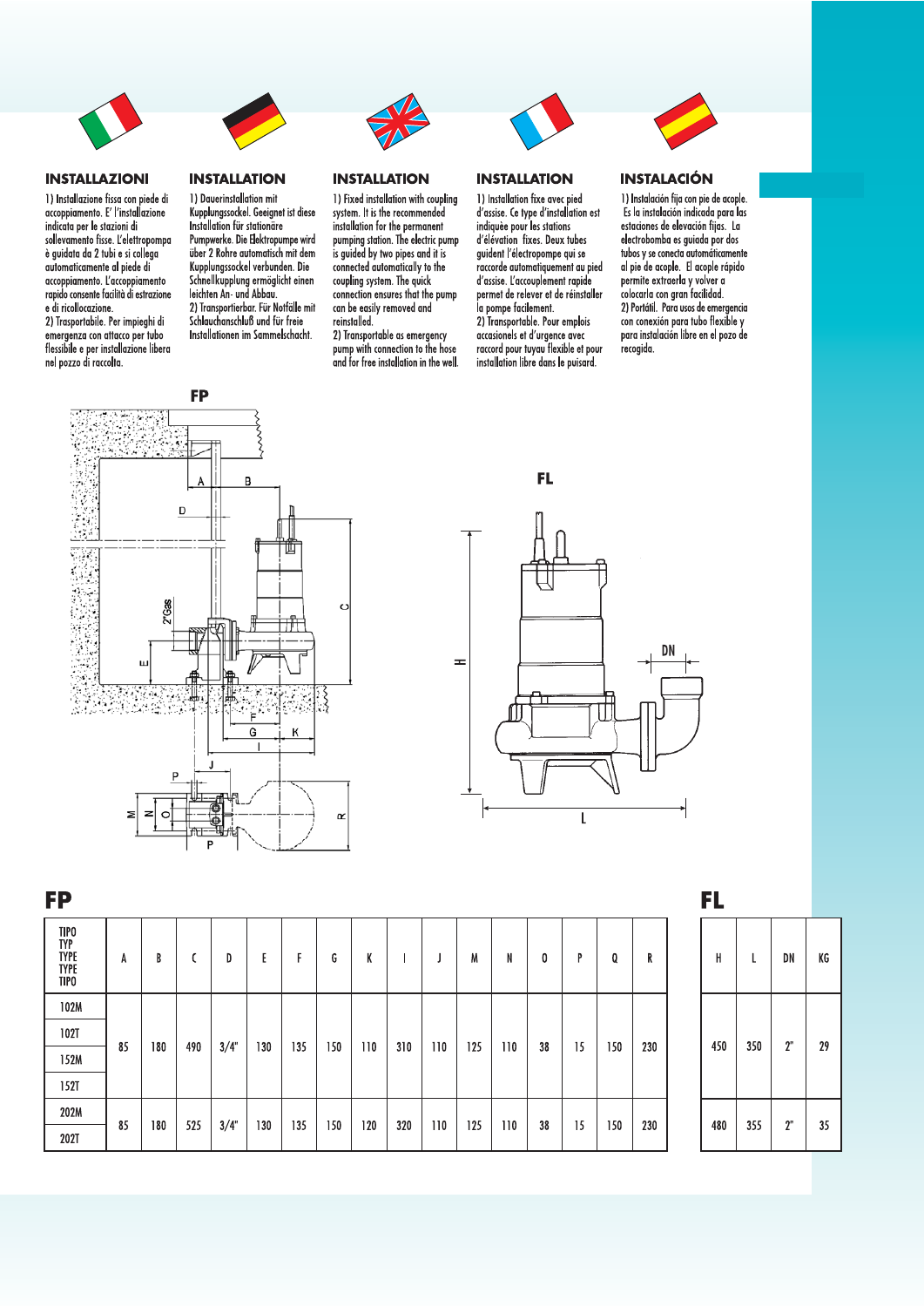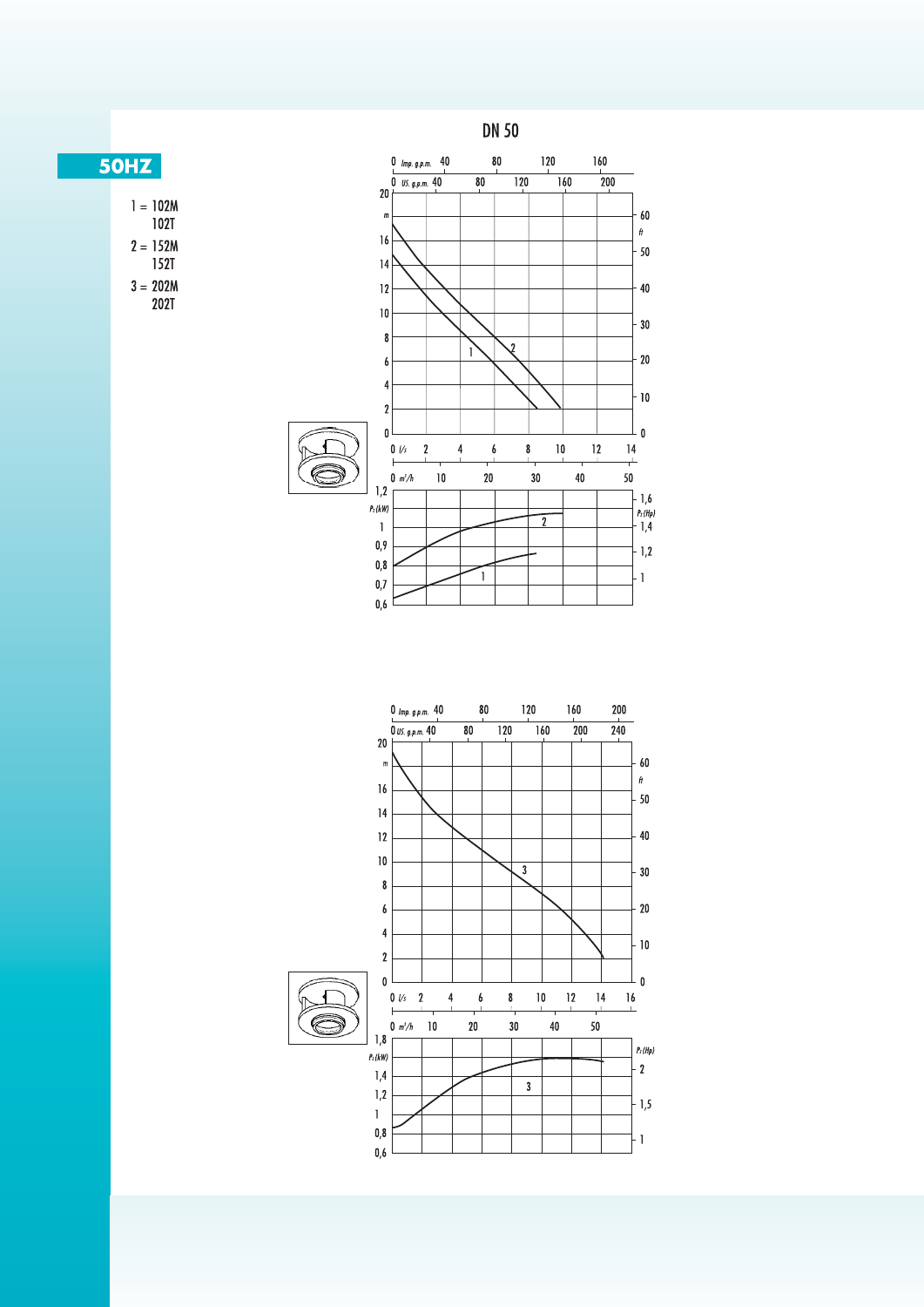| TIPO<br><b>TYP</b><br><b>TYPE</b><br><b>TYPE</b><br><b>TIPO</b>                     |     | 102M | <b>102T</b>         | 152M | 152T           | 202M            | <b>202T</b>    |
|-------------------------------------------------------------------------------------|-----|------|---------------------|------|----------------|-----------------|----------------|
| POTENZA<br><b>LEISTUNG</b><br><b>POWER</b>                                          | kW  | 0,9  | 0,9                 | 1,1  | 1,1            | 1,6             | 1,6            |
| PUISSANCE<br><b>POTENCIA</b>                                                        | Hp  | 1,2  | 1,2                 | 1,5  | 1,5            | 2,1             | 2,1            |
| <b>TENSIONE</b><br>SPANNUNG<br>VOLTAGE<br><b>TENSION</b><br><b>TENSIÓN</b>          | V.  | 230  | 230/400             | 230  | 230/400        | 230             | 230/400        |
| AMPÉRE                                                                              | A   | 5,8  | 3,4/2               | 7    | 5,2/3          | $\overline{11}$ | 6.9/4          |
| GIRI/MIN.<br>U/MIN.<br>R.P.M.<br>R.P.M.<br>REVOLUCIONES/MINUTO                      |     | 2800 | 2800                | 2800 | 2800           | 2800            | 2800           |
| CAVO<br>KABEL<br><b>CABLE</b><br>CABLE<br><b>CABLE</b>                              | m.  | 5    | 5                   | 5    | 5              | 5               | 5              |
| PASSAGGIO LIBERO<br>FREIERDURCHLAB<br>FREE PASSAGE<br>PASSAGE LIBRE<br>PASAJE LIBRE | mm. | 40   | 40                  | 40   | 40             | 50              | 50             |
|                                                                                     | μF  | 25   | $\hat{\phantom{a}}$ | 30   | ä,             | 40              | ä,             |
| CONDENSATORE<br>KONDENSATOR<br>CAPACITOR<br>CONDENSATEUR<br>CONDENSADOR             | V   | 450  | ×                   | 450  | $\blacksquare$ | 450             | $\blacksquare$ |

| ELETTROPOMPE                                 | <b>CURVA</b><br><b>KENNLINIE</b> |              | $\frac{Vs}{m^3/h}$<br>PORTATA/FÖRDERMENGE/CAPACITY/DEBIT/CAUDAL<br>$V$ min |              |      |      |     |      |                |      |      |     |      |      |      |  |
|----------------------------------------------|----------------------------------|--------------|----------------------------------------------------------------------------|--------------|------|------|-----|------|----------------|------|------|-----|------|------|------|--|
| ELEKTRISCHE PUMPEN<br><b>ELECTRIC PUMPS</b>  | <b>CURVE</b>                     | $\mathbf{0}$ |                                                                            | $\mathbf{2}$ | 3    | 4    | 5   | 6    | $\overline{ }$ | 8    | 9    | 10  | 12   | 13   | 14   |  |
| <b>ELECTROPOMPES</b><br><b>ELECTROBOMBAS</b> | COURBE<br>CURVA                  | 0            | 3,6                                                                        | 7,2          | 10,8 | 14,4 | 18  | 21,6 | 25.2           | 28,8 | 32,4 | 36  | 43,2 | 46,8 | 50,4 |  |
|                                              |                                  | 0            | 60                                                                         | 120          | 180  | 240  | 300 | 360  | 420            | 480  | 540  | 600 | 720  | 780  | 840  |  |
|                                              | n.                               |              | PREVALENZA/FÖRDERHÖHE/HEAD/HAUTEUR/ALTURA MANOMETRICA (m)                  |              |      |      |     |      |                |      |      |     |      |      |      |  |
| 102M                                         |                                  | 15,5         | 12,5                                                                       | Н            | 9,5  | 8,3  | 7   | 5,6  | 4,1            | 2,5  |      |     |      |      |      |  |
| 102T                                         |                                  |              |                                                                            |              |      |      |     |      |                |      |      |     |      |      |      |  |
| <b>152M</b>                                  | $\overline{2}$                   | 17,5         | 15                                                                         | 13,5         | 12   | 10,5 | 9,4 | 8    | 6,5            | 5    | 3,4  | 1,7 |      |      |      |  |
| 152T                                         |                                  |              |                                                                            |              |      |      |     |      |                |      |      |     |      |      |      |  |
| 202M                                         | 3                                | 19           | 17                                                                         | 15,5         | 14   | 13   | 12  | 11   | 10             | 9,4  | 8,6  | 7,7 | 5,8  | 4,2  | 2,5  |  |
| <b>202T</b>                                  |                                  |              |                                                                            |              |      |      |     |      |                |      |      |     |      |      |      |  |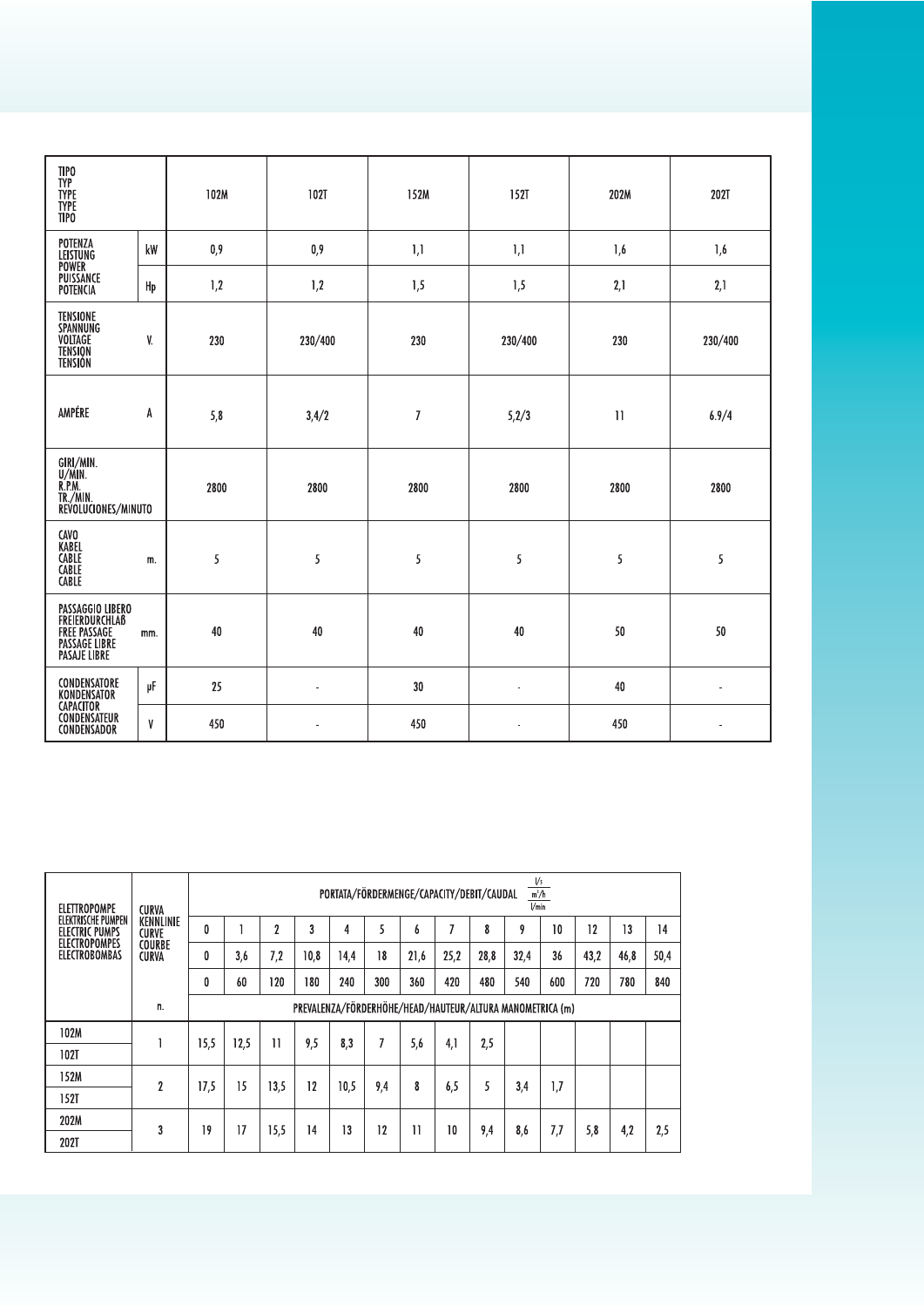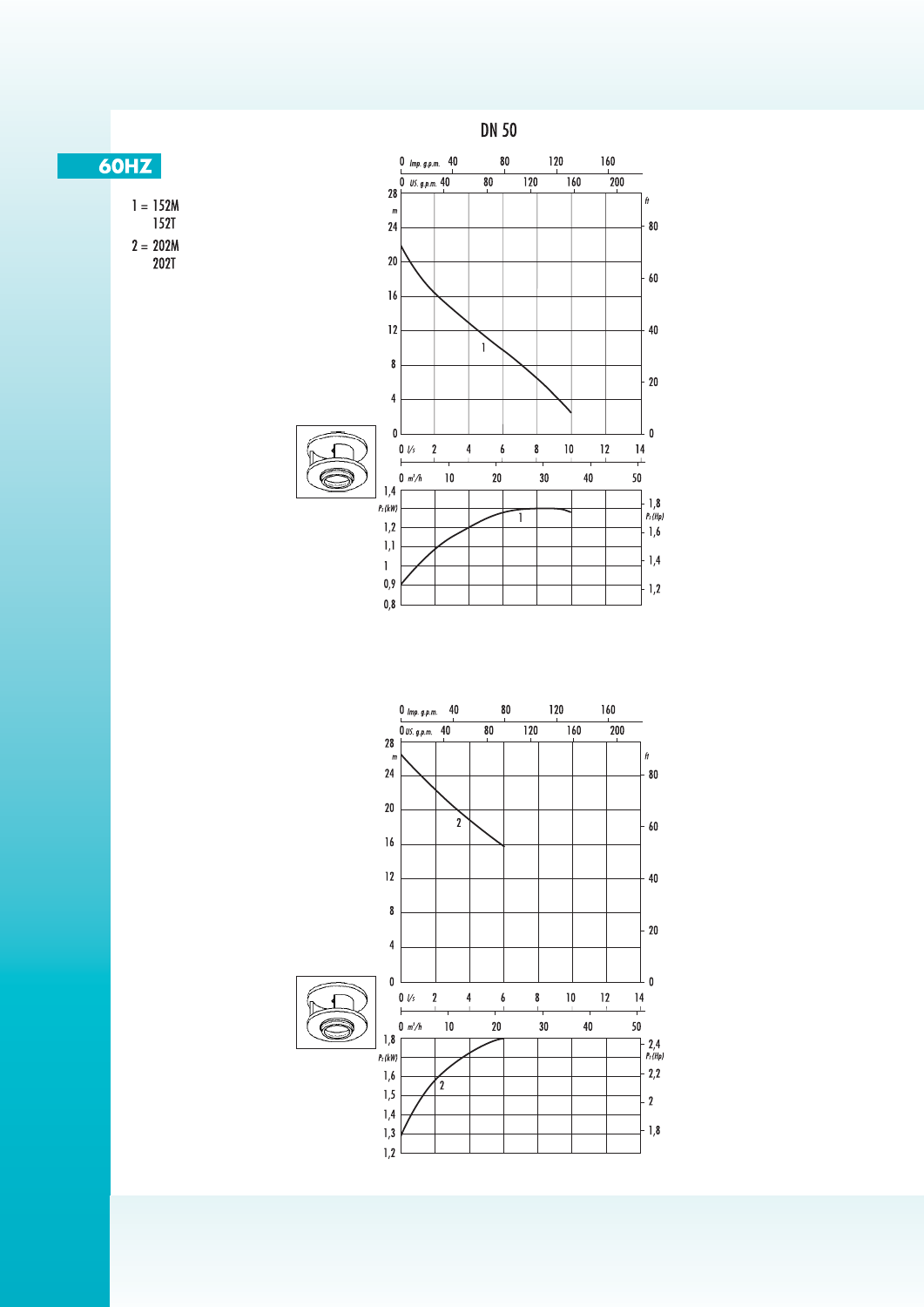| TIP <sub>0</sub><br><b>TYP</b><br><b>TYPE</b><br><b>TYPE</b><br>TIPO                |     | 152M | <b>152T</b> | 202M                                                             | 202T |
|-------------------------------------------------------------------------------------|-----|------|-------------|------------------------------------------------------------------|------|
| POTENZA<br><b>LEISTUNG</b>                                                          | kW  | 1,3  | 1,3         | 1,84                                                             | 1,84 |
| POWER<br>PUISSANCE<br>POTENCIA                                                      | Hp  | 1,7  | 1,7         | 2,5                                                              | 2,5  |
| <b>TENSIONE</b><br>SPANNUNG<br>VOLTAGE<br><b>TENSION</b><br><b>TENSIÓN</b>          | V.  |      |             | A RICHIESTA - NACH ANFRAGE - ON REQUEST - SUR DEMANDE - A PEDIDO |      |
| GIRI/MIN.<br>U/MIN.<br>R.P.M.<br>TR./MIN.<br>REVOLUCIONES/MINUTO                    |     | 3300 | 3350        | 3300                                                             | 3350 |
| CAVO<br>KABEL<br>CABLE<br>CABLE<br>CABLE                                            | m.  | 5    | 5           | 5                                                                | 5    |
| PASSAGGIO LIBERO<br>FREIERDURCHLAß<br>FREE PASSAGE<br>PASSAGE LIBRE<br>PASAJE LIBRE | mm. | 40   | 40          | 50                                                               | 50   |

| <b>ELETTROPOMPE</b>                          | <b>CURVA</b>                     |    |      | $\frac{V_s}{\sqrt{2}}$<br>PORTATA/FÖRDERMENGE/CAPACITY/DEBIT/CAUDAL<br>$m^3/h$<br>$V$ min |      |      |      |      |                                                           |      |      |     |  |  |  |  |
|----------------------------------------------|----------------------------------|----|------|-------------------------------------------------------------------------------------------|------|------|------|------|-----------------------------------------------------------|------|------|-----|--|--|--|--|
| ELEKTRISCHE PUMPEN<br><b>ELECTRIC PUMPS</b>  | <b>KENNLINIE</b><br><b>CURVE</b> | 0  |      | 2                                                                                         | 3    | 4    | 5    | 6    | 7                                                         | 8    | 9    | 10  |  |  |  |  |
| <b>ELECTROPOMPES</b><br><b>ELECTROBOMBAS</b> | COURBE<br><b>CURVA</b>           | 0  | 3,6  | 7,2                                                                                       | 10,8 | 14,4 | 18   | 21,6 | 25,2                                                      | 28,8 | 32,4 | 36  |  |  |  |  |
|                                              |                                  | 0  | 60   | 120                                                                                       | 180  | 240  | 300  | 360  | 420                                                       | 480  | 540  | 600 |  |  |  |  |
|                                              | n.                               |    |      |                                                                                           |      |      |      |      | PREVALENZA/FÖRDERHÖHE/HEAD/HAUTEUR/ALTURA MANOMETRICA (m) |      |      |     |  |  |  |  |
| 152M                                         |                                  | 21 | 18,8 | 16,2                                                                                      | 14,6 | 13   | 11,2 | 9,7  | 8                                                         | 6,4  | 4,6  | 2,5 |  |  |  |  |
| 152TV                                        |                                  |    |      |                                                                                           |      |      |      |      |                                                           |      |      |     |  |  |  |  |
|                                              |                                  |    |      |                                                                                           |      |      |      |      |                                                           |      |      |     |  |  |  |  |
| 202M                                         | $\overline{2}$                   | 27 | 24   | 22,2                                                                                      | 20,5 | 18,2 | 16,8 | 16   |                                                           |      |      |     |  |  |  |  |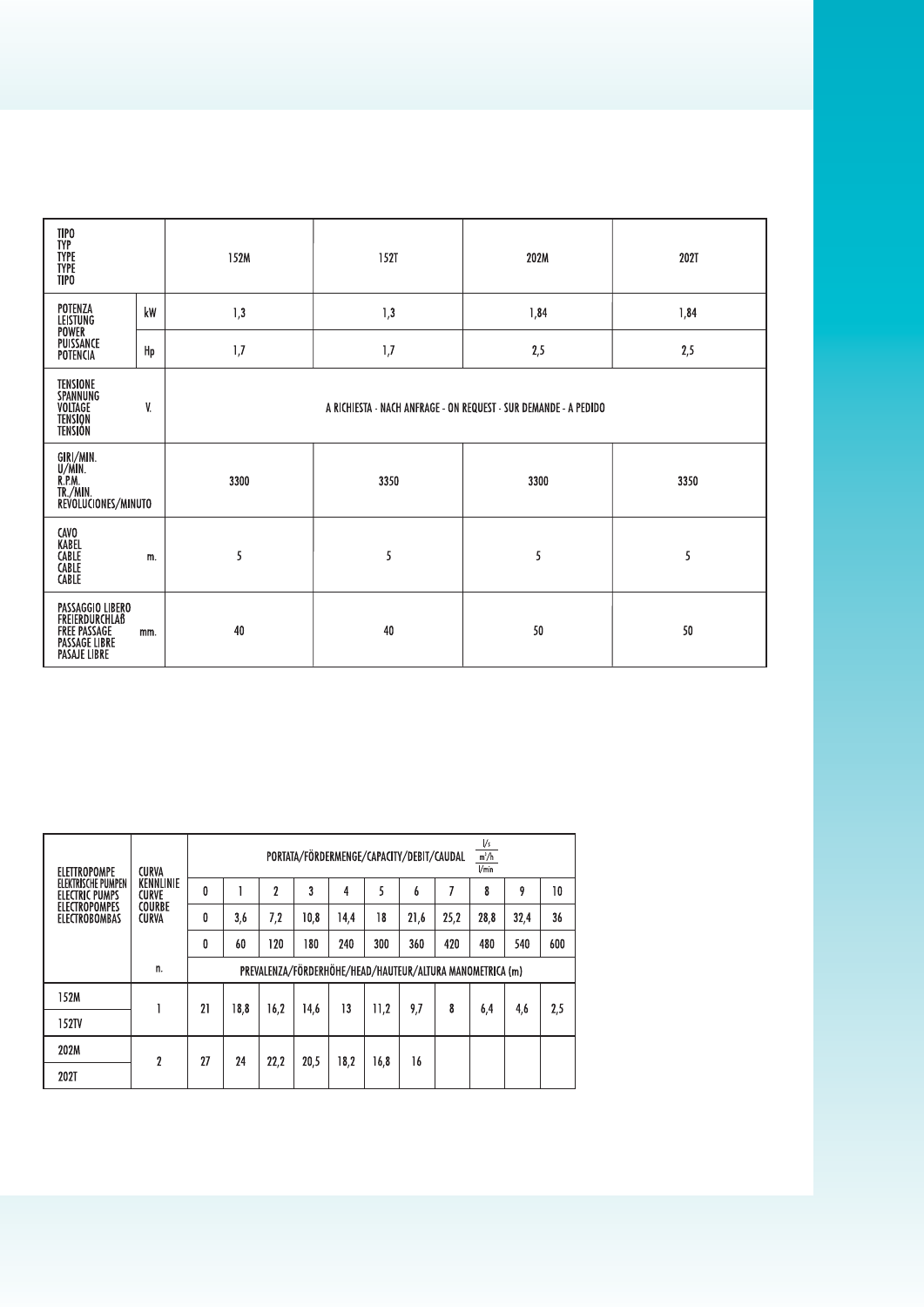

# **NOMENCLATURA**<br>VERZEICHNIS PARTS<br>NOMENCLATURE **NOMENCLATURA**

- 1. Anello sede girante/Ring des Sitaes des Läufers/Ring/Anneau d'usure/ Anillo de desgaste
- 2. Girante monocanale/Einkannallaufrad/ Single Channel impeller/Roue monocanale/Impulsor monocanal
- 3. Tenuta meccanica/ Gleitringdichtung/Mechanical seal/ Garniture mécanique/Cierre mecánico
- 4. Cavo/Kabel/Cable/Câble/Cable
- 5. Statore/Stator/Stator/Stateur/Estator
- 6. Albero con rotore/Welle mit Läufer/Shaft with rotor/Arbre avec rotor/Eje y rotor
- 7. Diffusore/Diffusor/Pump casing/ Corps de refoulement/Cuerpo de impulsion
- 8. Piede di sostegno Badenstützfuß/Pedestal/ Pied d'assise/Pie de apoyo

# ESEMPLIFICAZIONE SIGLA/ERKENNUNGSZEICHEN/<br>PUMP CODING/IDENTIFICATION DU SIGLE/IDENTIFICACIÓN DE LA SIGLA

- = Pompa per fognatura/Abwasserpumpe/Sewage/ F Pompe d'égout/Bomba para cloaca
- 10 = Codice costruzione motore/Motorkennzeichen/ Motor construction code/Code de construction du moteur/ Código de construcción
- 2 = Poli/Pole/Poles No./Pôles/Polos
- = Monofase/Wechselstrom/Single phase/Monophaséé/Monofásica W
- = Trifase/Drehstrom/Three phase/Triphasé/Trifásica  $\mathsf{T}$